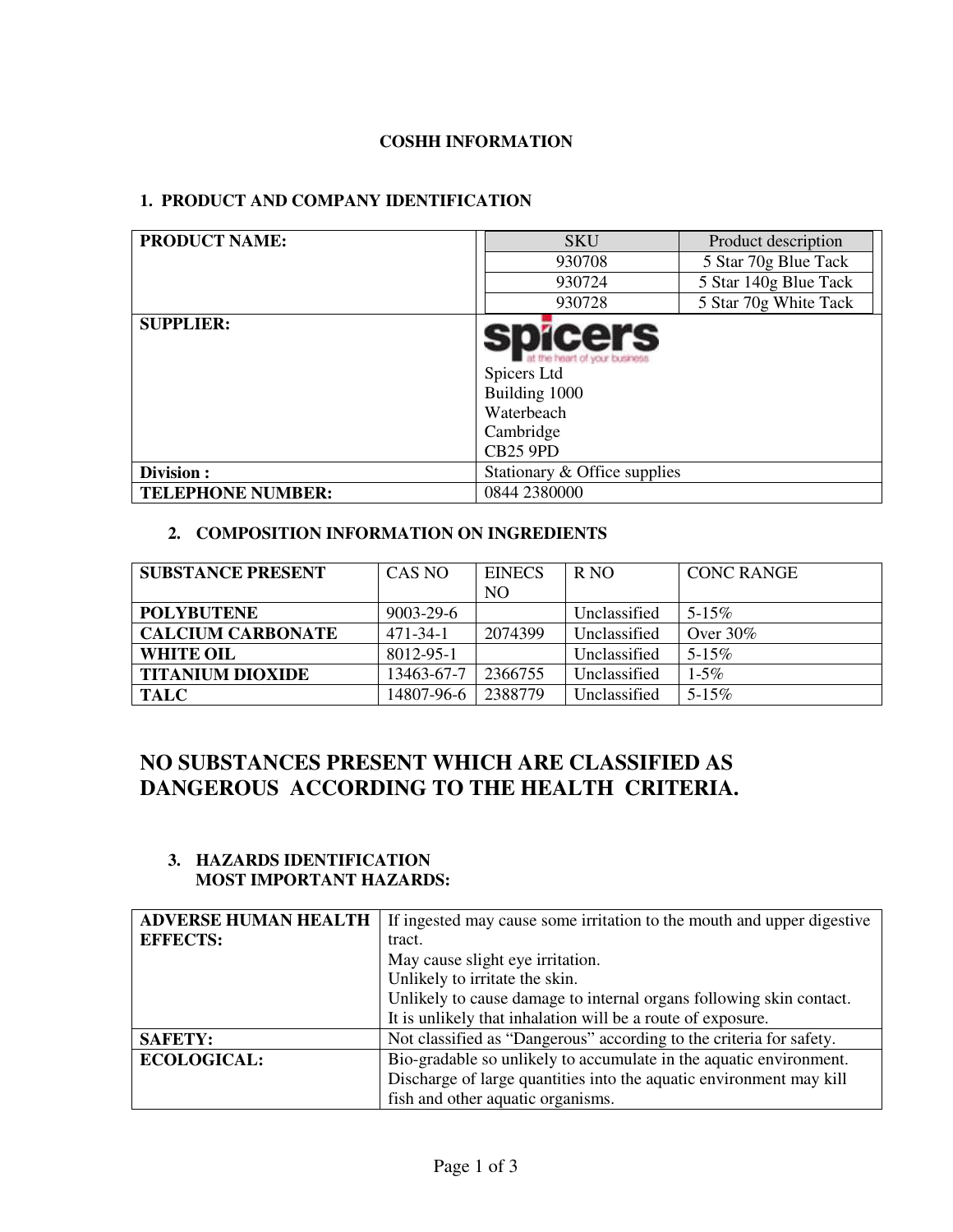# **4. FIRST AID MEASURES**

| $\mathbf{r}$ . Thus the mathematic state |                                                         |
|------------------------------------------|---------------------------------------------------------|
|                                          | <b>SKIN CONTACT:</b> Wash the skin with soap and water. |
| <b>EYE CONTACT</b>                       | Wash out the eye thoroughly with plenty of clean water. |
| <b>INGESTION:</b>                        | Wash out the mouth with water.                          |

#### **5. FIRE FIGHTING MEASURES EXTINGUISHING MEDIA:**

| <b>SUITABLE:</b>           | <b>Water Spray</b>                                      |
|----------------------------|---------------------------------------------------------|
|                            | Foam                                                    |
|                            | Powders                                                 |
|                            | Sand                                                    |
| <b>NOT SUITABLE:</b>       | Large quantities of water                               |
| <b>SPECIFIC HAZARDS:</b>   | Fumes containing carbon dioxide and carbon monoxide may |
|                            | be formed in large fires.                               |
| <b>PROTECTION OF FIRE-</b> | Self contained breathing apparatus.                     |
| <b>FIGHTERS:</b>           |                                                         |

### **6. ACCIDENTAL RELEASE MEASURES**

**Contain and collect spillage. Absorb on to sand/kieselguhr or other inert material. Failure to contain a release must be notified to both the local authority May make floor very slippery. Do not wash into the drains. Dispose of in accordance with State and local authority regulations. Seek advice from the local waste authority.** 

# **7. HANDLING & STORAGE**

| <b>Storage</b> | Do not store close to strong oxidising agents which could aggravate any |
|----------------|-------------------------------------------------------------------------|
| Conditions:    | fire situation.                                                         |

#### **8. EXPOSURE CONTROLS/PERSONAL PROTECTION**

| <b>OCCUPATIONAL EXPOSURE</b> |                                                 |
|------------------------------|-------------------------------------------------|
| <b>LIMITS:</b>               |                                                 |
| <b>POLYBUTENE:</b>           | OES-8Hr.TWA 5mg/m3 for mists and aerosols       |
|                              | EH40/93                                         |
| <b>CALCIUM CARBONATE:</b>    | 8Hr TWA 10mg/m3 total inhale dust, 5mg/m3 resp. |
|                              | dust. EH40/93                                   |
| <b>TITANIUM DIOXIDE:</b>     | OES 8Hr TWA 10mg/m3(total inhaleable dust),     |
|                              | 5mg/m3(resp.dust) EH40.93                       |
| TALC:                        | Total inhaleable dust 10mg/m3 (8hr TWA)EH40/93  |
|                              |                                                 |

**Avoid contact with eyes, skin or clothes.** 

**Working procedures should be designed to minimise worker exposure to this product. Where this is not possible the following personal protective equipment should be provided.**